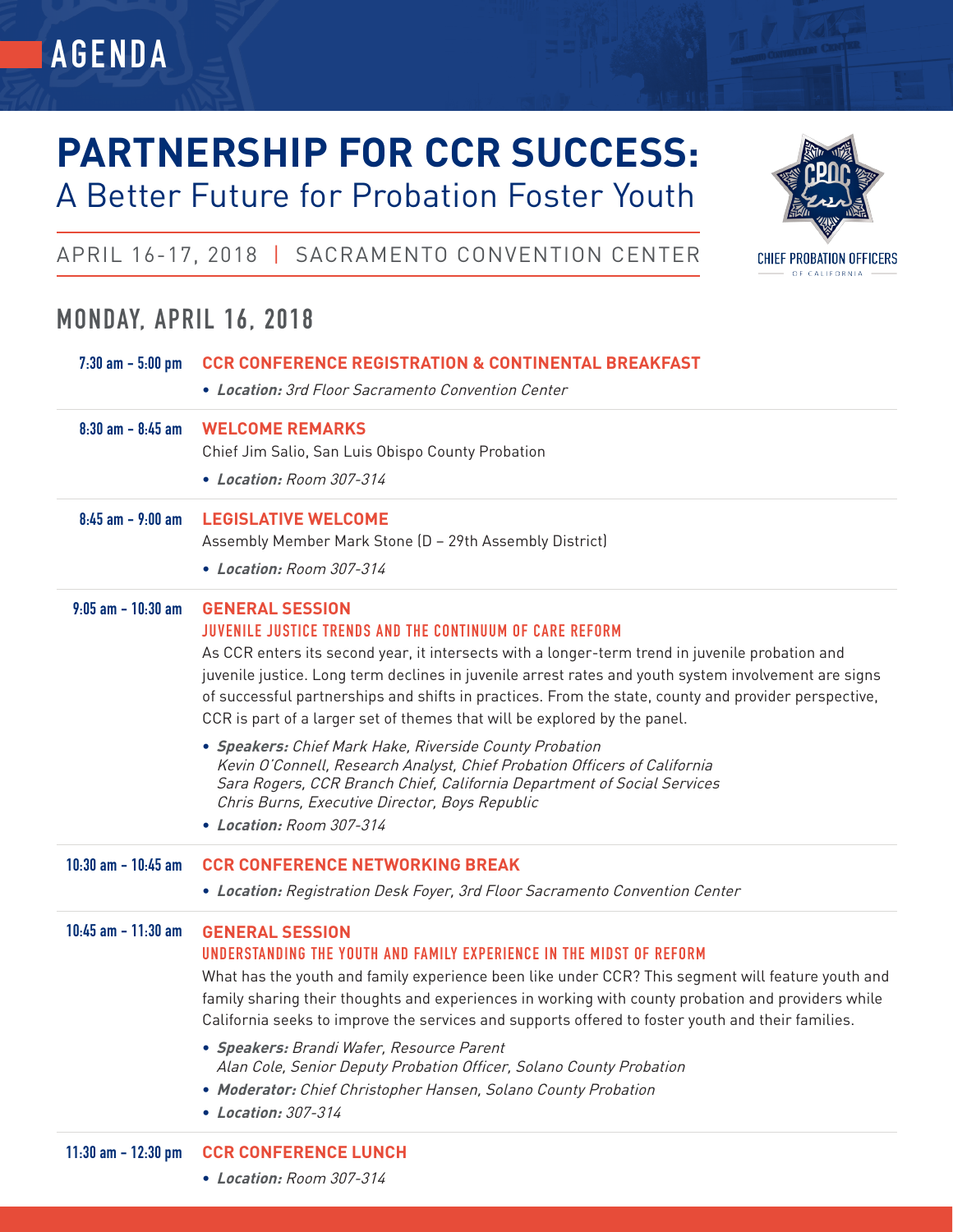## **PARTNERSHIP FOR CCR SUCCESS:** A Better Future for Probation Foster Youth



### APRIL 16-17, 2018 | SACRAMENTO CONVENTION CENTER

### **MONDAY, APRIL 16, 2018 CONTINUED**

### **12:35 pm - 2:00 pm CCR CONFERENCE BREAKOUT SESSIONS**

- **SESSION 1: UPDATE ON ALL THINGS RFA: WRITTEN DIRECTIVES AND THE LEVEL OF CARE TOOL** This session will focus on recent updates to the Written Directives 5.0 and the implementation of the Level of Care (LOC) tool. Come hear from CDSS subject matter experts on recent changes and also hear from one of the Probation Pilot Counties about their experience piloting the LOC tool.
	- **• Speakers:** Kendra Elmendorf, RFA Implementation Manager, California Department of Social Services

Cheryl Treadwell, Chief, Foster Care Audits and Rates Branch, California Department of Social Services

Mark Nguyen, Deputy Probation Officer III, Santa Clara County Probation

- **• Moderator:** Kimberly Rankin, Program Division Manager, Juvenile Services, Kings County Probation
- **Location:** Room 306
- **SESSION 2: ENSURING YOUR INTERAGENCY PLACEMENT COMMITTEE MAKES THE RIGHT DECISION ALC**

How can probation staff help the IPC understand a youth's needs, especially mental health treatment needs, and make sure everything is in place for the best outcome? This session will focus on what some counties are doing to prep for their IPC meetings and how county agencies are working collaboratively to understand changes to placement post CCR.

- **• Speakers:** Eric Branson, Assistant Director, Placer County ChildrenSystem of Care Cindy Claflin, Program Manager, NorCal Mental Health America Brian Passenheim, Probation Manager, Placer County Probation/Children's System of Care Jorge Aguilar, Senior Probation Officer, San Diego County Probation Ruth Cisneros, Protective Services Worker III, Health and Human Services Agency, Child Welfare, San Diego County
- **• Moderator:** Richard Knecht, Integrated Services Advisor, California Department of Social Services
- **• Location:** Room 315

#### **SESSION 3: EFFECTIVE PREVENTION STRATEGIES PUT INTO ACTION** ۰.

This session will focus on effective prevention strategies implemented by county probation departments to reduce out-of-home placement for youth being served by the probation department. Discussion will include specific services and programs that departments are referring youth to as well as department policy and/or practice changes implemented as a result of CCR that have also resulted in a reduction in placements.

- **• Speakers:** David Chapman, Juvenile Field Services Division Director, Stanislaus County Probation Vone Kegarice, Probation Division Manager, Santa Clara County Probation
- **• Moderator:** Shaunda Cruz, Chief Deputy, Sacramento County Probation
- **• Location:** Room 304-305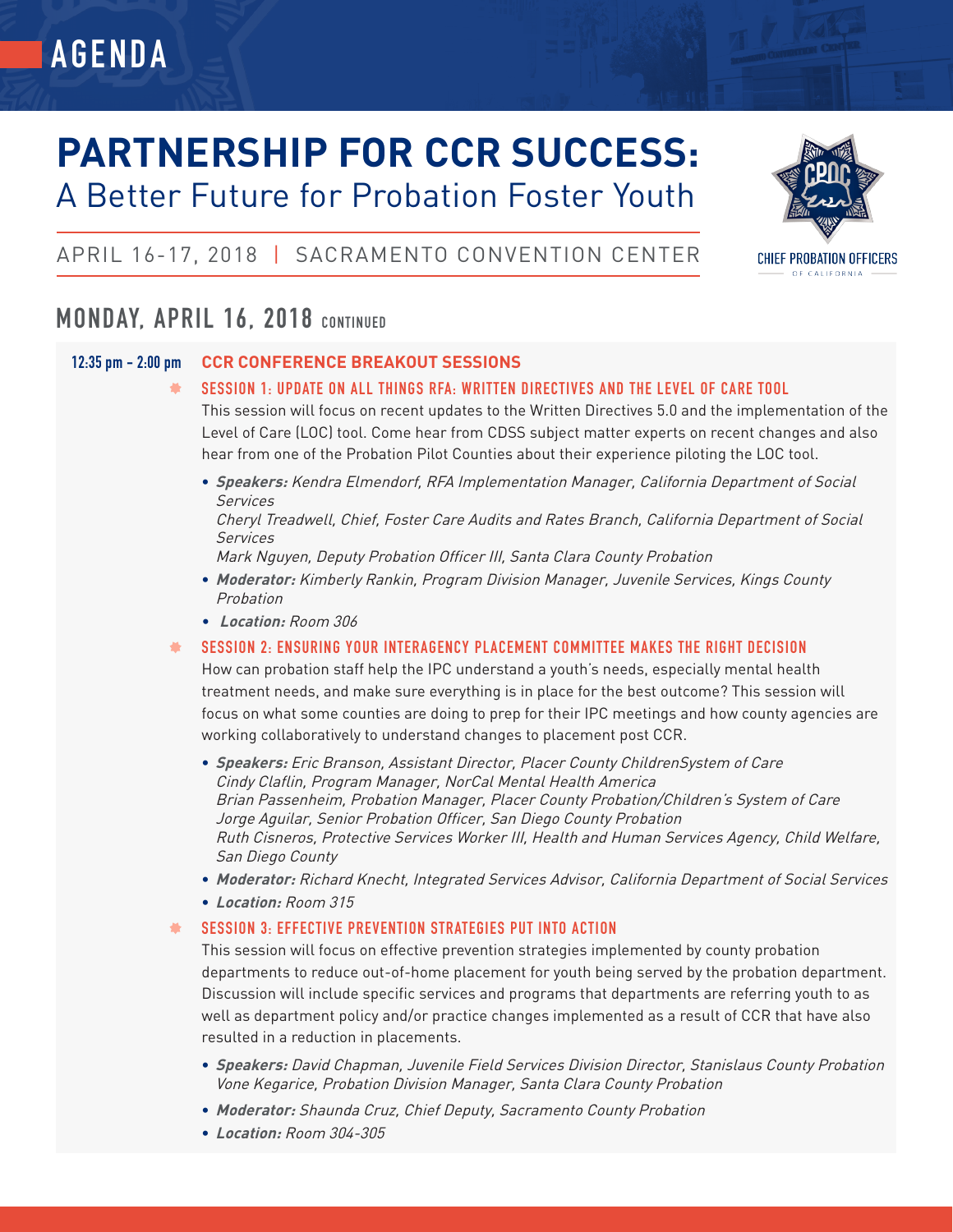# **PARTNERSHIP FOR CCR SUCCESS:**

# A Better Future for Probation Foster Youth



### APRIL 16-17, 2018 | SACRAMENTO CONVENTION CENTER

### **MONDAY, APRIL 16, 2018 CONTINUED**

**AGENDA**

### **2:00 pm - 2:15 pm CCR CONFERENCE NETWORKING BREAK**

**• Location:** Registration Desk Foyer, 3rd Floor Sacramento Convention Center

### **2:15 pm - 3:45 pm CCR CONFERENCE BREAKOUT SESSIONS**

### $\frac{1}{2}$ **SESSION 4: AB 1299 – THE INS AND OUTS OF PRESUMPTIVE TRANSFER**

This session will focus on the implementation of AB 1299 and feature speakers from the California Department of Social Services, Department of Health Care Services, and Napa County Probation. Come to this session to hear more about what is required of placing agencies and behavioral health departments as it pertains to presumptive transfer. Additionally, Napa County Probation will share what they have done locally to implement AB 1299.

**• Speakers:** Mary Sheppard, Chief, Child Protection and Family Support Branch, California Department of Social Services Erika Cristo, Program Policy and Quality Assurance Branch Chief, Department of Health Care Services

Craig Burch, Chief Deputy Probation Officer, Napa County Probation

- **• Moderator:** Loc Nguyen, Retired Child and Family Services Director/Consultant, County Child Welfare Directors Association
- **• Location:** Room 306

### 盖 **SESSION 5: REVIEW OF RECENT LEGISLATIVE CHANGES AND WHAT THEY MEAN FOR CCR**

Having trouble keeping up with the clean-up measures each year? You are not the only one. This breakout session will include an update on the changes contained within AB 404, the 2017 CCR clean-up measure. Details on specific topics contained in all county letters (ACLs) will be offered in other breakout sessions while this session will serve as an overview on changes in statute affecting implementation of CCR. Additionally, this session will feature a high-level overview of the Family First Prevention Services Act.

- **• Speakers:** Krsangi Knickerbocker, Legislative Consultant, California Department of Social Services Megan Lape, Federal Legislative Coordinator, California Department of Social Services
- Sara Rogers, CCR Branch Chief, California Department of Social Services
- **• Moderator:** Jess Torrecampo, Chief, Policy & Performance Bureau Continuum of Care Reform Branch, California Department of Social Services
- **• Location:** Room 315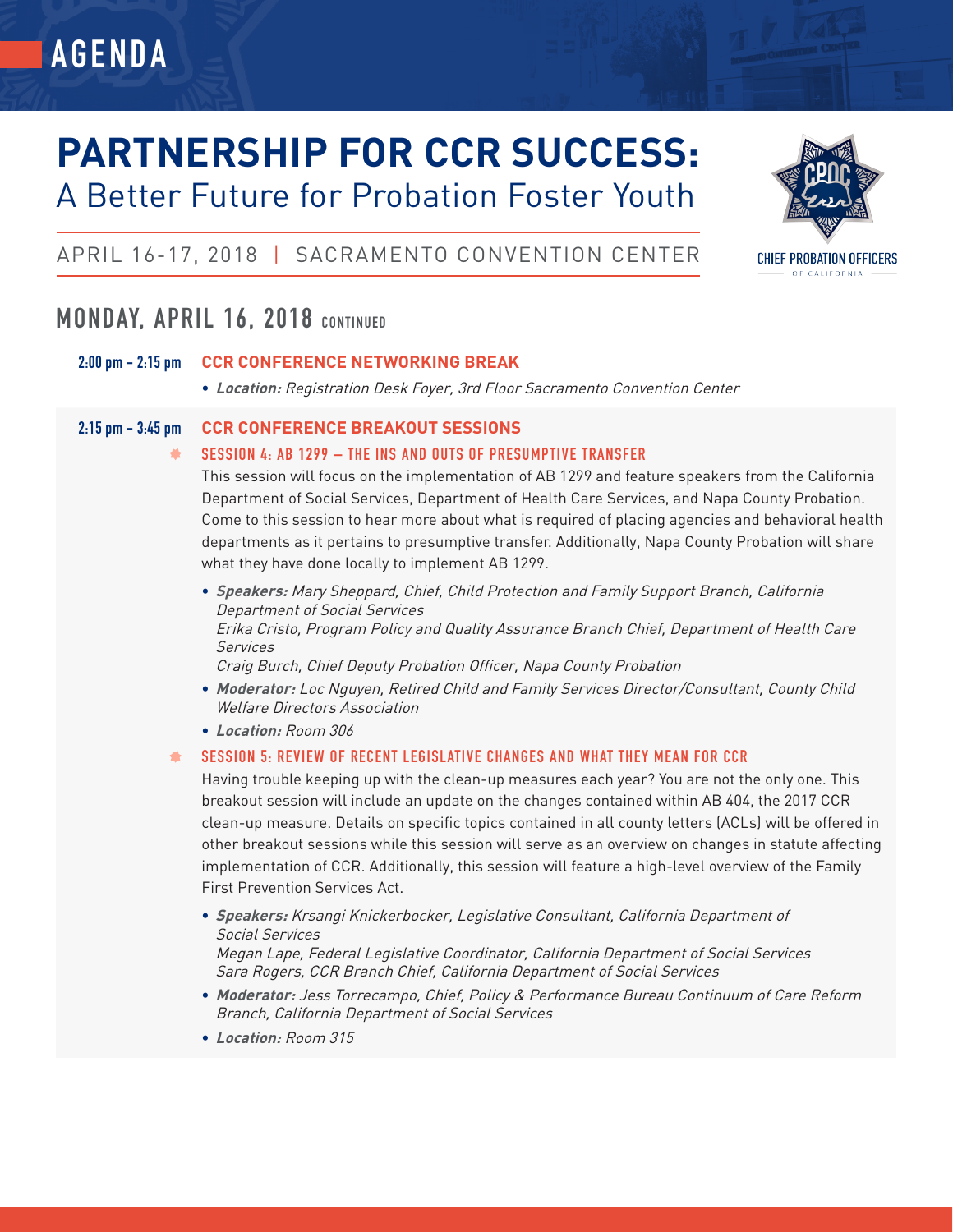# **PARTNERSHIP FOR CCR SUCCESS:** A Better Future for Probation Foster Youth



### APRIL 16-17, 2018 | SACRAMENTO CONVENTION CENTER

### **MONDAY, APRIL 16, 2018 CONTINUED**

**AGENDA**

|  |  |  |  |  |  | SESSION 6: WORKING TOGETHER TO MAKE STRONG TEAM DECISIONS |
|--|--|--|--|--|--|-----------------------------------------------------------|
|--|--|--|--|--|--|-----------------------------------------------------------|

This session will focus on what makes for a strong CFT. Hear more about effective strategies in teaming specific to CFTs under CCR. Panelists will highlight the successes they are seeing and how they are overcoming challenges to scheduling, differing opinions among CFT members, among many other discussion topics.

- **• Speakers:** Mandee Woods, Senior Probation Officer, Riverside County Probation Piper Lee-Schulz, Senior Probation Officer, Riverside County Probation Chief Jennifer Branning, Lassen County Probation
- **• Moderator:** Richard Knecht, Integrated Services Advisor, California Department of Social Services
- **• Location:** Room 304-305

### **3:45 pm - 4:45 pm GENERAL SESSION: Q&A WITH THE STATE**

We welcome back our state subject matter experts and provide an opportunity for attendees to pose your burning questions to the state. Be sure to utilize the index cards to write your questions down for panelists and submit them at the registration desk.

**• Speakers:** Mary Sheppard, Chief, Child Protection and Family Support Branch, California Department of Social Services Kim Wrigley, Bureau Chief, RFA and Communications Bureau, California Department of Social Services Sara Rogers, CCR Branch Chief, California Department of Social Services Dina Kokkos-Gonzales, Chief, Mental Health Services Division, Department of Health Care Services Erika Cristo, Program Policy and Quality Assurance Branch Chief, Department of Health Care Services **• Location:** Room 307-314

### **5:00 pm - 6:30 pm CCR NETWORKING RECEPTION**

To get the most from your conference experience, we invite you to attend the reception with key members from your department, county and/or agency partners! Light reception fare and no host bar will be provided.

**• Location:** Sheraton Grand Hotel, Magnolia Ballroom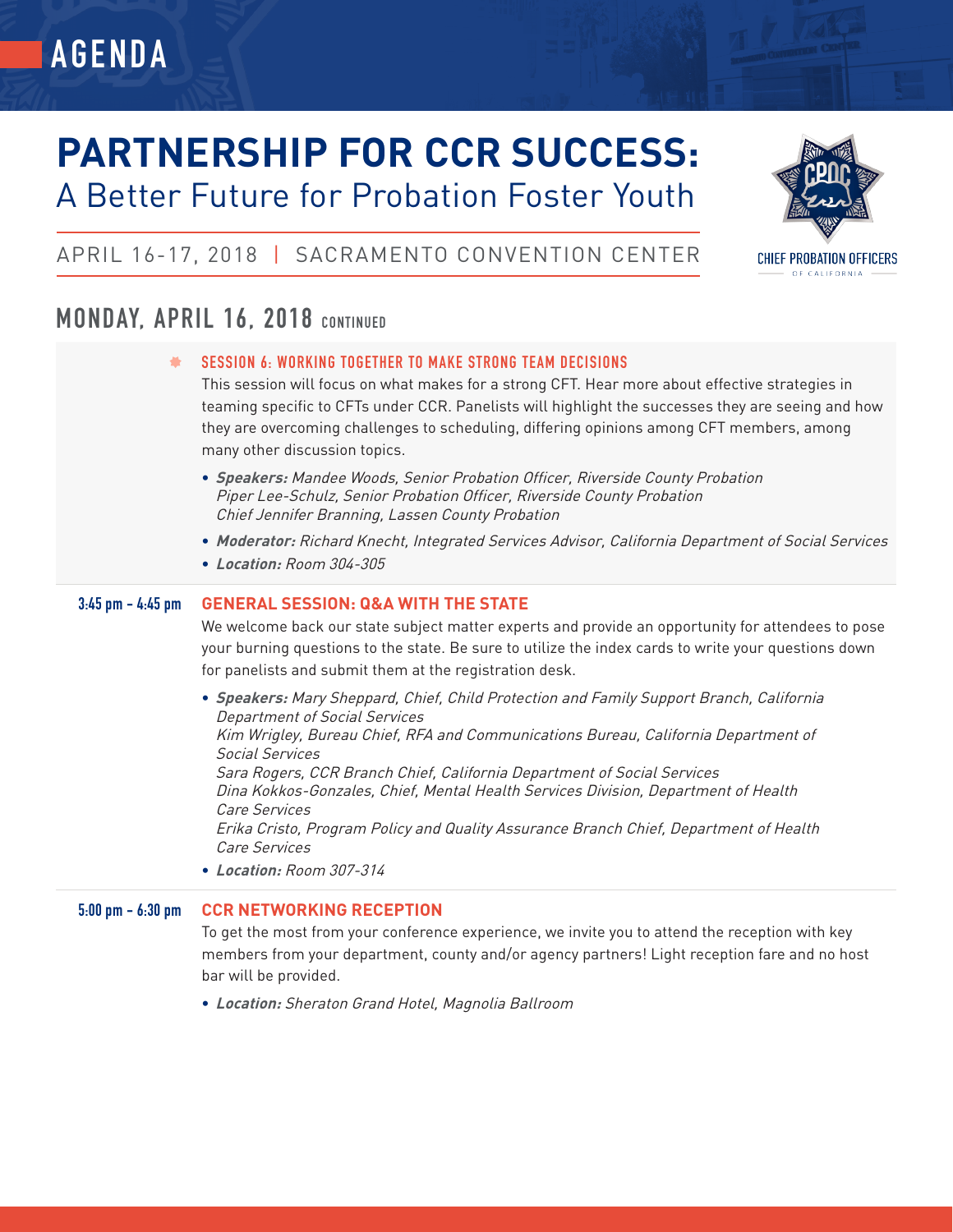# **PARTNERSHIP FOR CCR SUCCESS:** A Better Future for Probation Foster Youth



### APRIL 16-17, 2018 | SACRAMENTO CONVENTION CENTER

### **TUESDAY, APRIL 17, 2018**

**AGENDA**

| $7:30$ am $-5:00$ pm   | <b>CCR CONFERENCE REGISTRATION &amp; CONTINENTAL BREAKFAST</b><br>• Location: 3rd Floor Sacramento Convention Center                                                                                                                                                                                                                                                                                                                                                                                                                                                                                                                                                                                                                                                                                                                                                                                                                             |
|------------------------|--------------------------------------------------------------------------------------------------------------------------------------------------------------------------------------------------------------------------------------------------------------------------------------------------------------------------------------------------------------------------------------------------------------------------------------------------------------------------------------------------------------------------------------------------------------------------------------------------------------------------------------------------------------------------------------------------------------------------------------------------------------------------------------------------------------------------------------------------------------------------------------------------------------------------------------------------|
| $8:00$ am $- 8:10$ am  | <b>WELCOME REMARKS</b><br>Chief Mark Hake, Riverside County Probation<br>• Location: Room 307-314                                                                                                                                                                                                                                                                                                                                                                                                                                                                                                                                                                                                                                                                                                                                                                                                                                                |
| $8:10$ am $ 9:40$ am   | <b>GENERAL SESSION</b><br>ADDRESSING STRESS AND TRAUMA IN THE WORKPLACE<br>We'll kick off Day 2 with Dr. Isaiah Pickens, a nationally recognized expert, who will focus on<br>the many faces of trauma experienced by our staff, including vicarious trauma and secondary<br>traumatic stress. County agencies and service providers across the state are working to make<br>their systems more trauma-informed. Working with foster youth, including probation foster youth<br>and their families, exposes professionals to events and histories that can result in stress and<br>compassion fatigue. If left unaddressed, especially for those of us who have experienced our own<br>trauma, can become toxic. Learn strategies to promote self-care and wellness for yourself and your<br>organization.<br>• Speaker: Dr. Isaiah Pickens, PhD, Licensed Clinical Psychologist, An iOpening Enterprise<br>• Location: Room 307-314             |
|                        |                                                                                                                                                                                                                                                                                                                                                                                                                                                                                                                                                                                                                                                                                                                                                                                                                                                                                                                                                  |
| $9:40$ am $-10:00$ am  | <b>CCR NETWORKING BREAK</b><br>• Location: Registration Desk Foyer, 3rd Floor Sacramento Convention Center                                                                                                                                                                                                                                                                                                                                                                                                                                                                                                                                                                                                                                                                                                                                                                                                                                       |
| $10:00$ am $-11:45$ am | <b>GENERAL SESSION</b><br>A ROADMAP FOR RECRUITING RESOURCE PARENTS FOR PROBATION FOSTER YOUTH<br>Recruiting resource parents is a marathon and not a sprint. Whether you are investing in family<br>finding or recruiting non-relatives both require tenacity and lots of guidance by the placing agency.<br>We are excited to have Michael Sanders, a leading recruiter and trainer on the subject of foster<br>parent recruitment, join us for this general session and later as a facilitator for one of our breakout<br>sessions. He will give us an overview of what successful recruitment and support programs look<br>like, why it is important that your entire agency commit to the process and how to stay motivated<br>when success seems all but unattainable.<br>• Introduction by: Chief Stephanie James, San Joaquin County Probation<br>• Speaker: Michael Sanders, Consultant, The 220 Experience<br>• Location: Room 307-314 |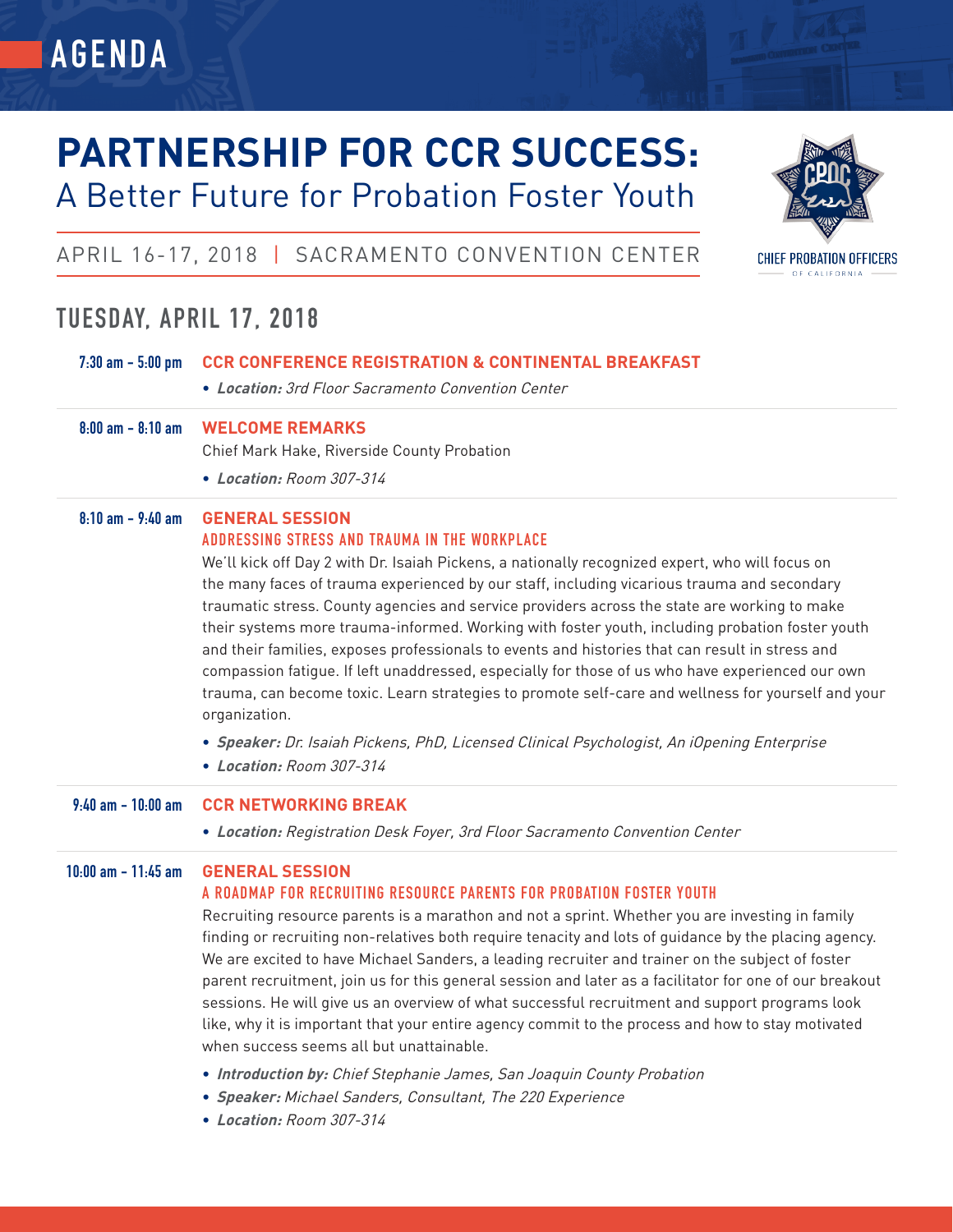## **PARTNERSHIP FOR CCR SUCCESS:** A Better Future for Probation Foster Youth



### APRIL 16-17, 2018 | SACRAMENTO CONVENTION CENTER

### **TUESDAY, APRIL 17, 2018 CONTINUED**

### **11:45 am - 12:45 pm CCR CONFERENCE LUNCH**

**• Location:** Room 307-314

### **12:50 pm - 2:15 pm CCR CONFERENCE BREAKOUT SESSIONS**

#### 基 **SESSION 7: CCR FUNDING STREAMS: WHAT IS ALLOWABLE AND WHAT IF IT ISN'T ENOUGH**

Interested in hearing more about how funding for CCR works and get clarification on a specific program and what is an allowable expense? Then this session is for you! Come hear from CDSS experts on the various CCR Funding streams and recent County Fiscal Letters. This session will also feature a review of the reconciliation process and how the state and counties will work together to assess if funding levels are sufficient to cover new workload requirements.

- **• Speakers:** Linda Hall, Staff Services Manager, California Department of Social Services Dana Delmastro, Research Program Specialist, California Department of Social Services Jarret Yee, Manager, Fiscal Analysis and Allocation Unit, California Department of Social Services Jon Somma, Research Program Specialist III, Fiscal Forecasting and Policy Branch, California Department of Social Services
- **• Moderator:** Ferlyn Buenafe, Staff Services Manager, Napa County Probation
- **• Location:** Room 306

### **SESSION 8: CONNECTING EDUCATION TO THE SUCCESS OF CCR** 풀

This session will focus on how counties can successfully partner with educational partners to implement CCR and achieve greater academic success for foster youth. Presenters from the California Department of Education and Lassen County Probation will cover such topics as educational stability/educational rights, impacts of CCR on education, the role of education in CFTs and best practices.

- **• Speakers:** Jacqueline Thu-Huong Wong, Statewide Director, Foster Youth Services Program, California Department of Education Chief Jennifer Branning, Lassen County Probation
- **• Moderator:** Jill Silva, Retired Chief Probation Officer/Consultant, Chief Probation Officers of California
- **• Location:** Room 315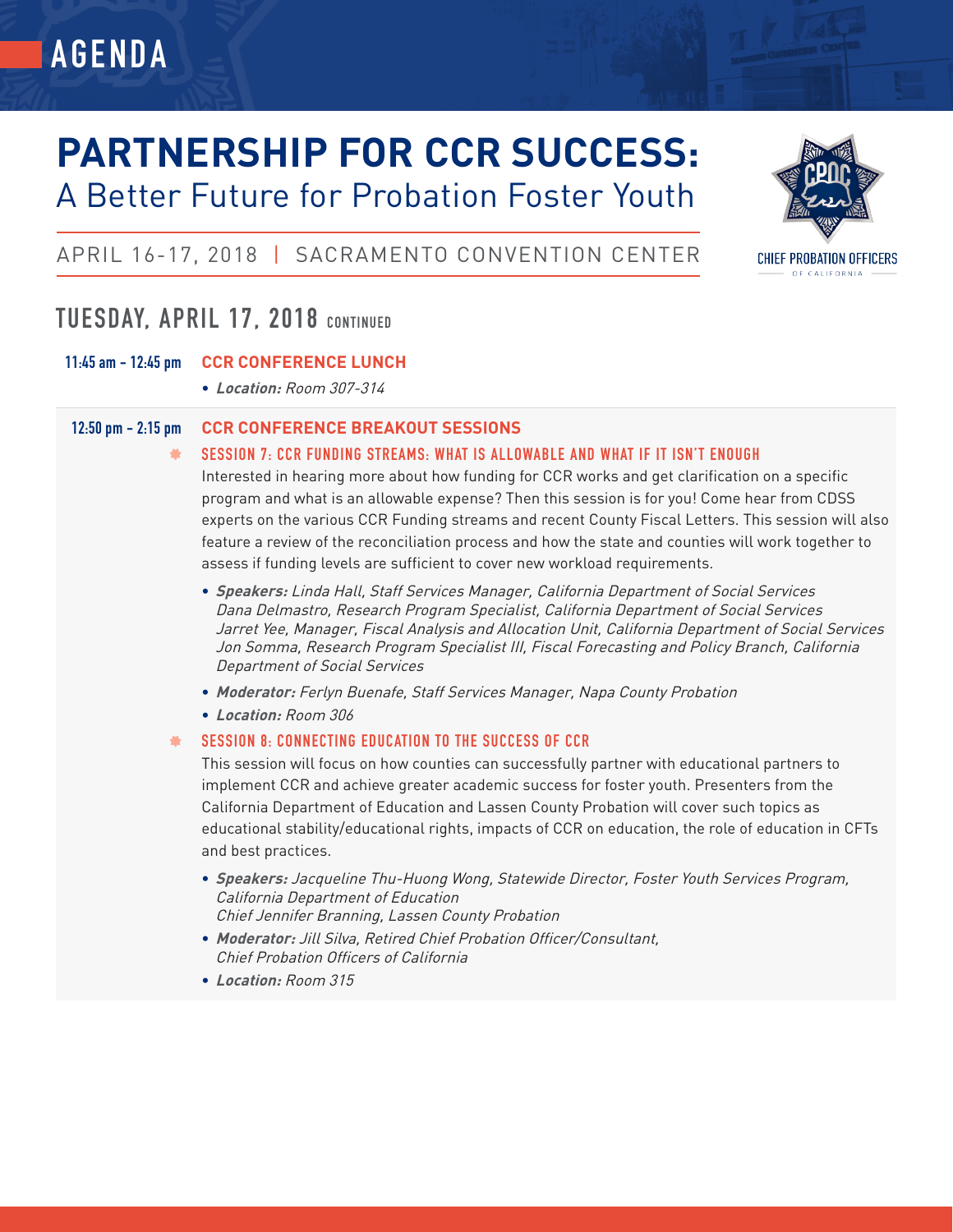# **PARTNERSHIP FOR CCR SUCCESS:** A Better Future for Probation Foster Youth



### APRIL 16-17, 2018 | SACRAMENTO CONVENTION CENTER

### **TUESDAY, APRIL 17, 2018 CONTINUED**

**SESSION 9: GETTING TO YES: BREAKING DOWN BARRIERS TO ACHIEVE SUCCESSFUL PLACEMENTS**

In this session, the panel will share their experiences in working to ensure successful placements specifically around youth with significant behavioral and/or mental health needs and their efforts to partner with providers to address the needs of youth. Further, CDSS will be on hand to share information on what is being done to support county placing agencies and providers to ensure placement stability. Audience sharing is strongly encouraged. If you have a challenging case you are working on, please feel free to share and hear problem-solving ideas from colleagues around the state.

- **• Speakers:** Lisa Campbell-Motton, Director Los Angeles County Probation, Child Welfare Placement Permanency and Quality Assurance Roverto Hernandez, Probation Officer III, San Joaquin County Probation Jess Torrecampo, Chief, Policy & Performance Bureau Continuum of Care Reform Branch, California Department of Social Services Aubree Sweeney, LMFT, Assistant Executive Director, Rancho San Antonio
- **• Moderator:** Elizabeth Siggins, Consultant, Chief Probation Officers of California
- **• Location:** Room 304-305

### **2:25 pm - 3:40 pm CCR CONFERENCE BREAKOUT SESSIONS**

### $\frac{1}{2}$ **SESSION 10: ENSURING SUCCESS POST PLACEMENT THROUGH SUSTAINABLE TRANSITION AND AFTERCARE SERVICES**

CCR aims to reform and reduce congregate care in California. Part of our success will be to ensure successful transitions, strengthen families through aftercare and preserve all the hard work done by foster youth to transform their lives, but how? This session will focus on what innovative ideas counties have come up with to achieve this goal and include a discussion about how to address the barriers to transition and aftercare services going forward.

**• Speakers:** Victoria Contreras-Wolfe, Supervising Probation Officer, Santa Clara County Probation Mark Nickell, Executive Director of San Francisco and Santa Clara Regions Seneca Family of Agencies

Sara Rogers, CCR Branch Chief, California Department of Social Services

- **• Moderator:** Chief Mary Butler, Napa County Probation
- **• Location:** Room 306